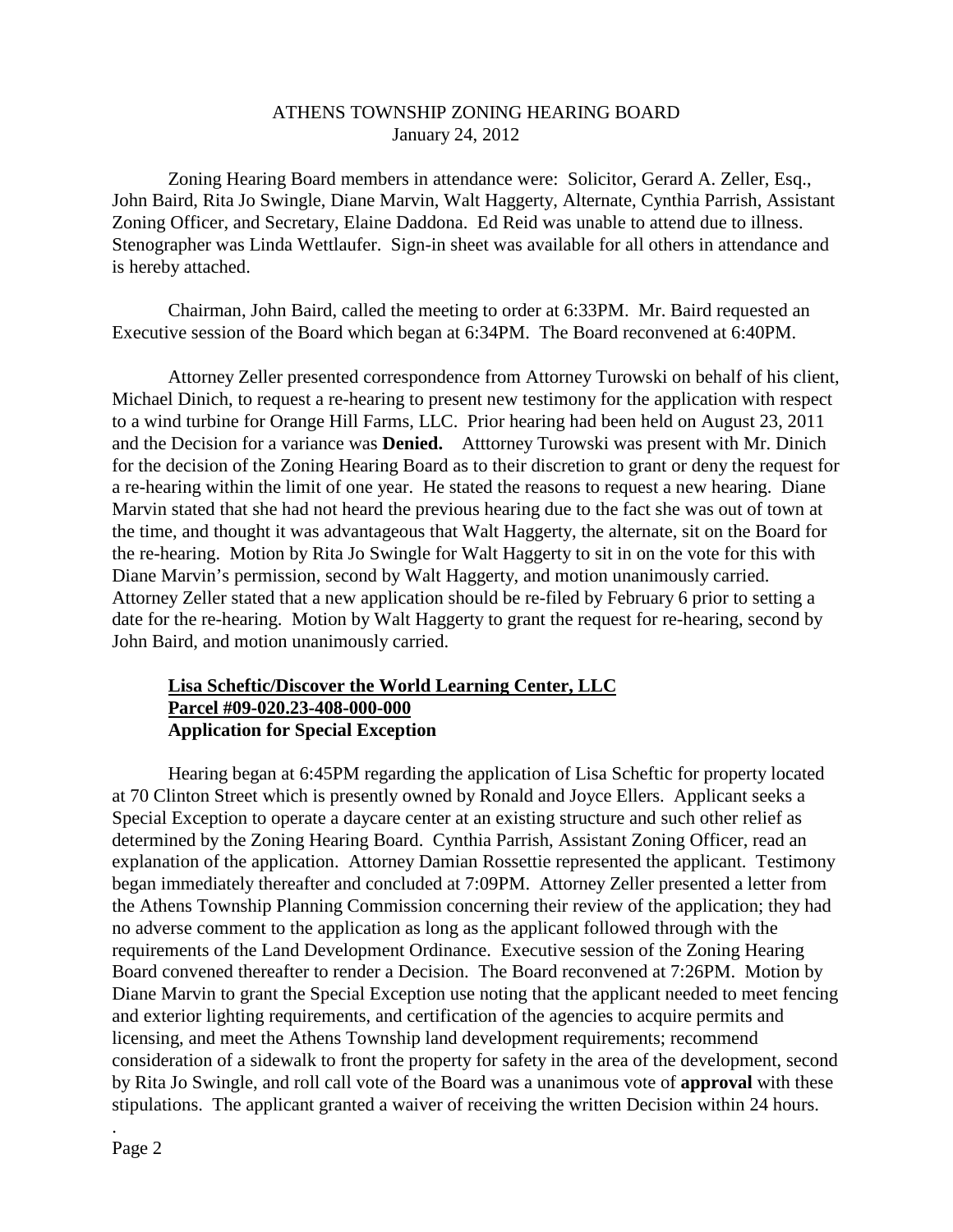## **Election of Officers – 2012**

 Motion by Rita Jo Swingle to retain John Baird to as Chairman and Diane Marvin as Vice Chairman for 2012, second by Diane Marvin, and motion unanimously carried.

 Diane Marvin and Walt Haggerty stated that they would not be available for the next scheduled date of February 28, 2012 for the Zoning meeting due to the fact they would be out of town at the time. Mr. Zeller stated that he would suggest the next session of the Board be postponed until the March date for a meeting unless there were new applications submitted for February and possibly another date could be set in that case. Otherwise, the Dinich re-hearing would be scheduled in March and Mr. Zeller would contact the applicant accordingly.

 Motion by Rita Jo Swingle to approve the minutes of September 27, 2012 as read, second by Diane Marvin, and motion unanimously carried.

The meeting was adjourned at 8:35PM, as there was no further business to discuss.

Respectfully submitted,

Elaine J. Daddona, Secretary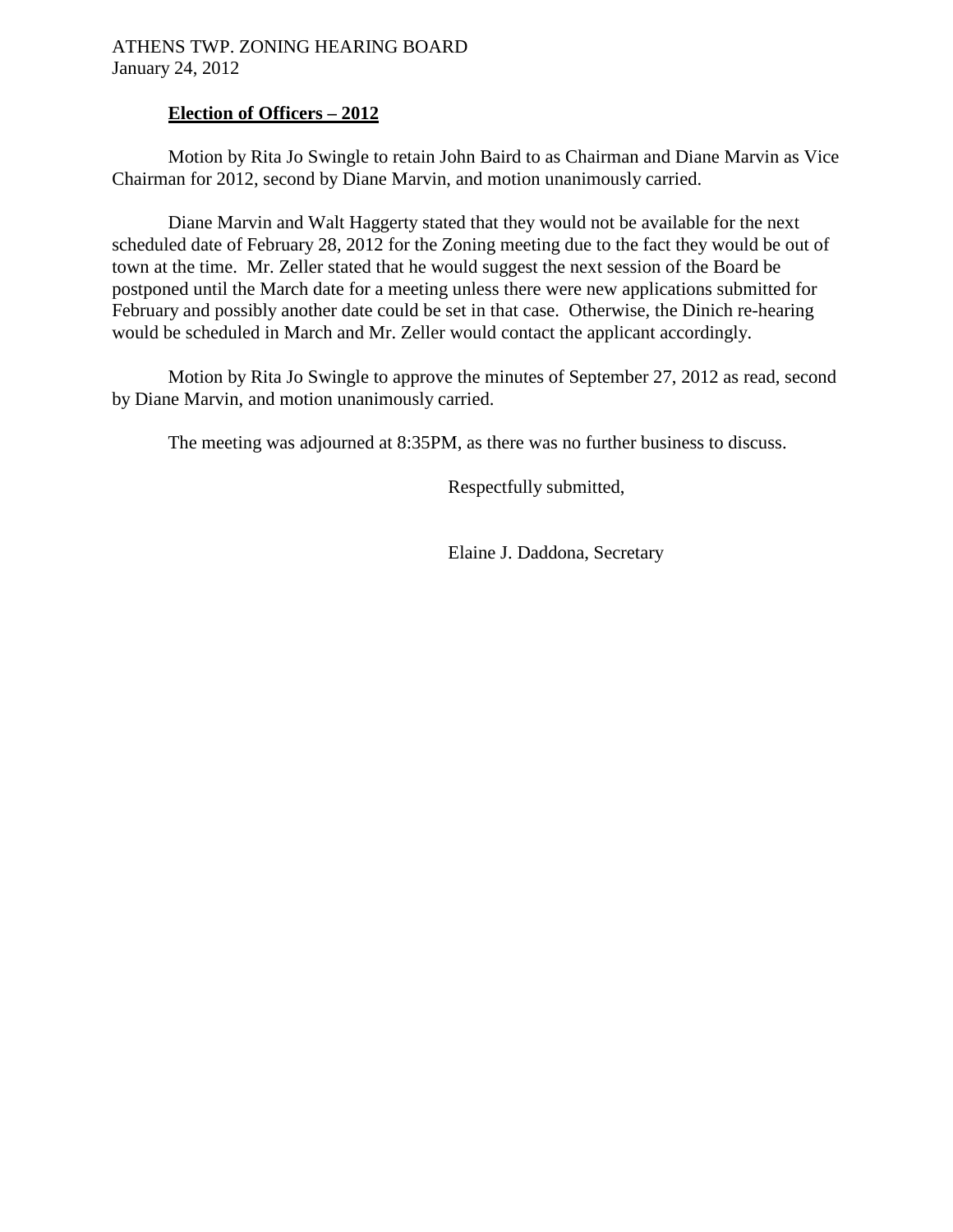### AGENDA ZONING HEARING BOARD ATHENS TOWNSHIP April 24, 2012

I. Organizational Matters A. Approval of Minutes B. Correspondence

II. **James Kennedy** – Parcels: #09-007.14-003-001-000 & 09-007.14-004-000-000 Applicant seeks a special exception to Section 309 of the Athens Township Zoning Ordinance to allow an existing pole barn and acre around it to be used as a contractor's shop and yard, and such other relief as determined by the Zoning Hearing Board. Request for continuance to May meeting agenda from applicant's attorney dated April 19, 2012.

III. **Robert/Susan Sperrazza** – Parcel: #09-007.09-011-001-000

Applicant sees a variance pursuant to Section 1001 of the Athens Township Zoning Ordinance to allow them to keep a horse on their property, and such other relief as determined by the Zoning Hearing Board.

IV. **Site Enhancement Services/Ty Robbins** – Parcel: #09-007.10-042-031-000 Applicant seeks a variance from Section 704.B.2a of the Athens Township Zoning Ordinance to allow for additional square footage for a wall sign at Advance Auto Parts, and such other relief as determined by the Zoning Hearing Board.

IV. Next meeting date – Tuesday, May 22, 2012

ALL RECORDING DEVICES USED REQUIRE SIGN IN WITH THE BOARD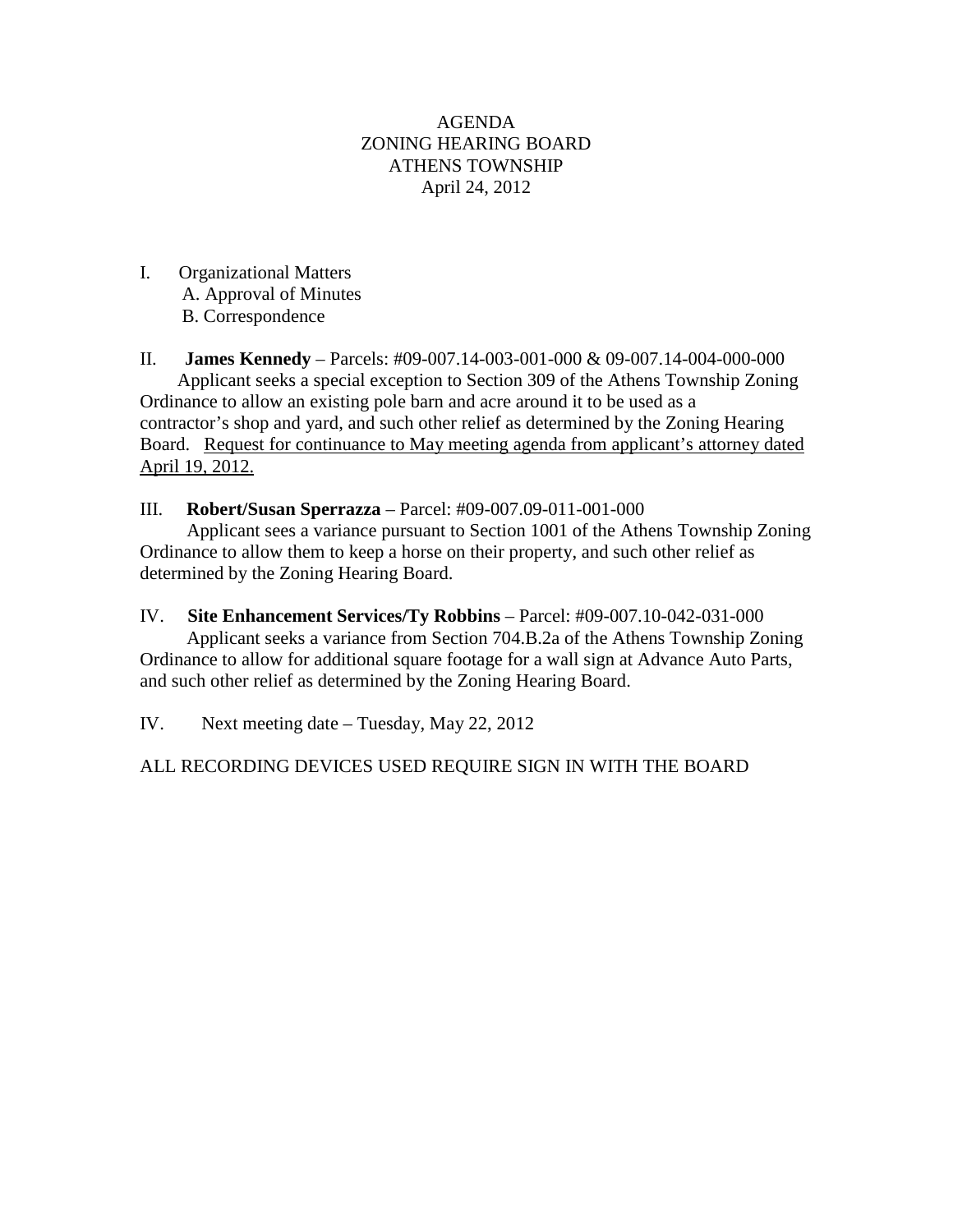#### ATHENS TOWNSHIP ZONING HEARING BOARD June 26, 2012

Zoning Hearing Board members in attendance were: Solicitor, Gerard A. Zeller, Esq., John Baird, Diane Marvin, Rita Jo Swingle, Walt Haggerty, Alternate, Ed Reid, Zoning Officer, and Secretary, Elaine Daddona. Stenographer was Linda Wettlaufer. Sign-in sheet was available for all others in attendance and is hereby attached.

Chairman, John Baird, called the meeting to order at 6:30PM. Motion by, Rita Jo Swingle, second by Diane Marvin to approve the minutes of May 22, 2012 as read, and motion unanimously carried.

### **Chesapeake Land Development, LLC Parcel #09-006.00-012-001-000 Application for variance**

 Chairman Baird stated that he had received an e-mail from Ed Reid, Zoning Officer, that Chesapeake had withdrawn their application.

## **Sayre Health Care Center, LLC Parcel #09-006.00-012-000-000 Application for Special Exception**

 Hearing began at 6:39PM regarding the application of the Sayre Health Care Center, LLC for a special exception to Section 309 of the Athens Township Zoning Ordinance to allow a personal care home to be built and operated on a 13.6 acre parcel, and such other relief as determined by the Zoning Hearing Board. Ed Reid read an explanation of the application. Attorney Damian Rossettie was present on behalf of the applicant for this project, along with Michael Kelly, President of Senior Health Care Solutions, and Gary Burcher, Managing Partner of Keystone Consulting. Chairman Baird asked Ed Reid if the Supervisors had stated a position regarding this application, and he stated they had not, but a Conditional Use Hearing had been set by the Supervisors in this matter due to a modification of a previously approved application for a Conditional Use. The hearing is scheduled with the Supervisors for Monday, July 30, 2012. Testimony of Michael Kelly and Mr. Burcher began immediately thereafter and concluded at 7:25PM. Ed Reid, Zoning Officer, pointed out to Mr. Burcher that the plans submitted did not comply with the Zoning Office requirements for the access drive and parking spaces and stated what was required.

 Executive session of the Board began at 7:30PM and concluded at 7:43PM. The applicant's attorney granted a waiver of receiving the written Decision within 24 hours. Diane Marvin made a motion, second by Rita Jo Swingle to **approve** the special exception conditioned on the correction of the access drive and parking spaces to meet the Zoning Ordinance requirements. Role call vote was unanimous "yes".